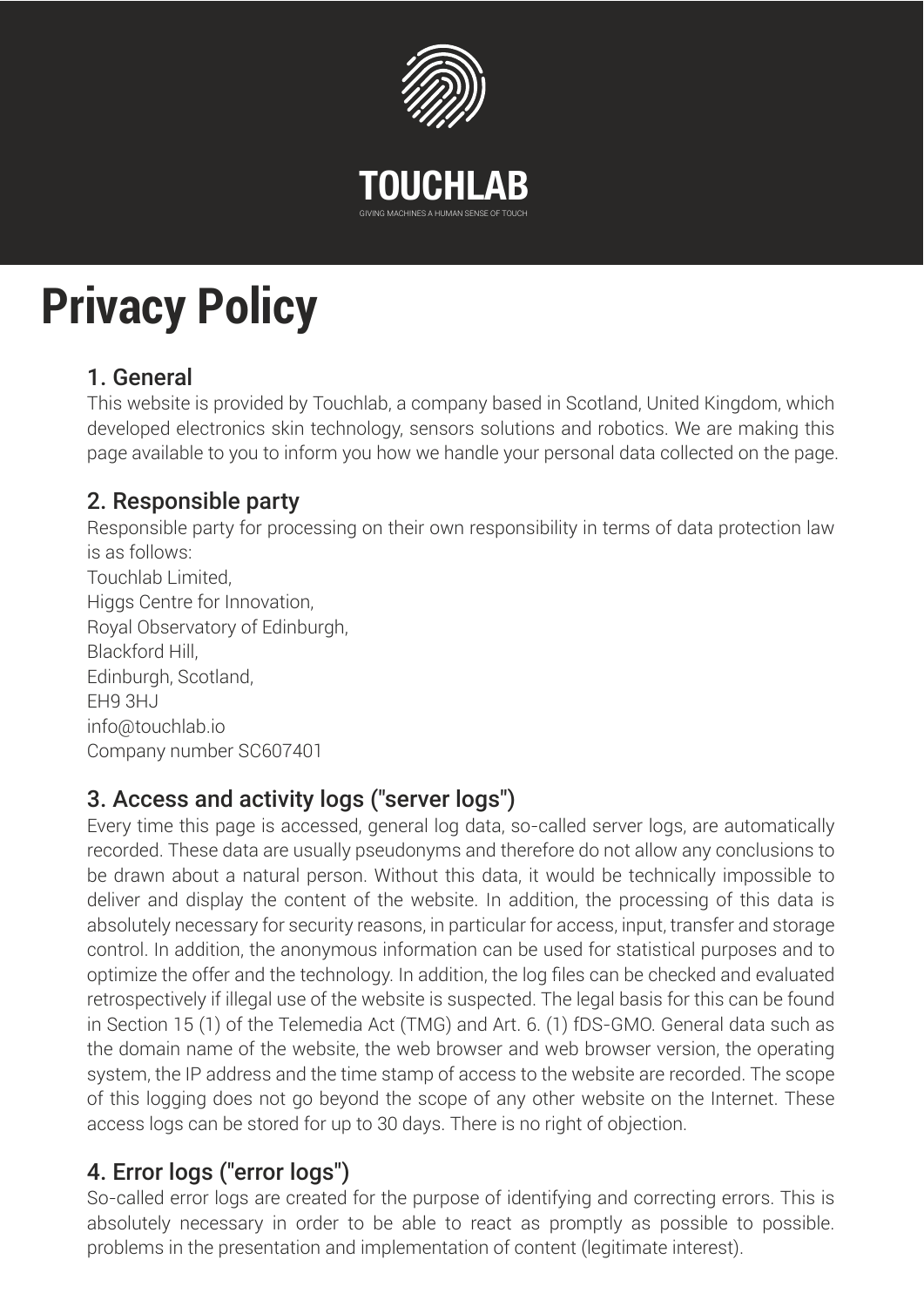These data are usually pseudonyms and therefore do not allow any conclusions to be drawn about a natural person. The legal basis for this can be found in Section 15 (1) TMG and Art. 6. (1) fDS-GVO. If an error message occurs, general data such as the domain name of the website, the web browser and web browser version, the operating system, the IP address and the time stamp when the corresponding error message / specification occurs are recorded. These error logs can be stored for up to 30 days. There is no right of objection.

## 5. Use of cookies

So-called cookies are sometimes used on the site. These are small text files that are stored on the device with which you access the website. In principle, cookies are used in particular to ensure security when visiting a website ("absolutely necessary"), to implement certain functionalities such as standard language settings ("functional") or to improve the user experience or performance on the website ("performance"). Right of objection: You can use your browser settings to determine whether you want to allow cookies or object to the use of cookies. Please note that deactivating cookies can lead to a restricted or completely disabled functionality of the website.

## 6. Use of third-party tools

In order to be able to provide and continuously improve our services, we rely on the services of the following third-party providers, through which personal data can also be processed. We have selected these third-party providers carefully and in accordance with the provisions of the GDPR.

#### a. Google

Unless otherwise stated in this data protection declaration, all Google services mentioned here are operated by Google Inc. 1600 Amphitheater ParkwayMountainViewCA 94043USA ("Google")

#### II. Google Tag Manager

The "Google Tag Manager" service is used on this website. The Tag Manager is a tool for managing so-called tags, which are used for tracking in online marketing. The Tag Manager itself does not process any personal data, as it is used purely for the administration of other services - e.g. Google Analytics, etc. You can find more information about the Tag Manager here.

## III. Google Analytics

The "Google Analytics" service is used on this website. Google Analytics is a web analysis service and enables us to draw conclusions about user behavior on our website by setting cookies and the information obtained in this way. The information generated by the cookies is sent to a Google server in the USA and stored there. The legal basis for using the service is Art. 6 I f GDPR - legitimate interest. Our legitimate interest in the use of this service is that we must be able to analyze and optimize the use of our website. Furthermore, Google Privacy Shield is certified and in this respect guarantees European data protection law. The Google service is used on our website Analytics only used anonymously.

#### IV. YouTube

This website uses the "YouTube" service to embed videos on the page. The operator of the